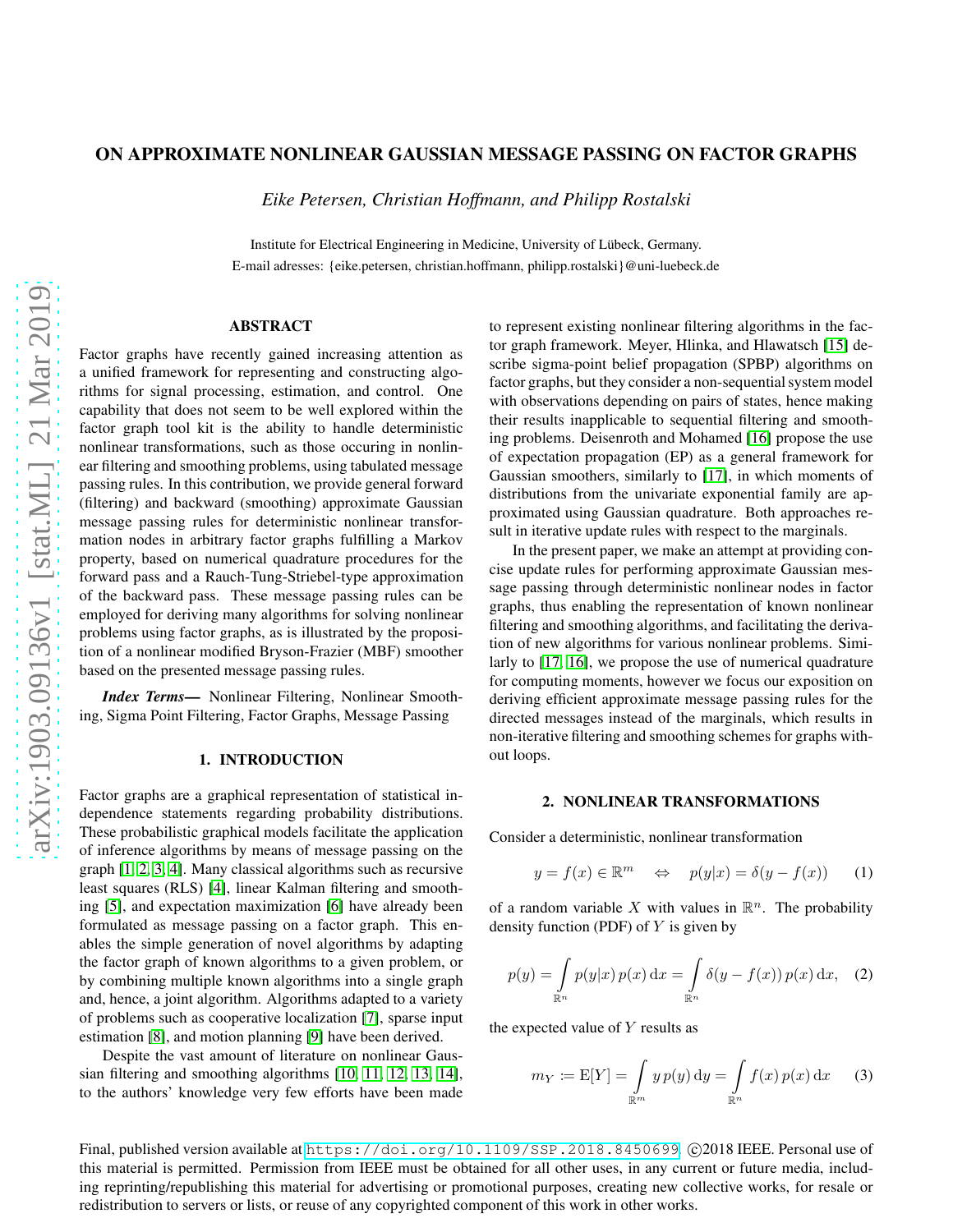and the covariance as

$$
V_Y = W_Y^{-1} := \text{Cov}[Y] = \int_{\mathbb{R}^m} (y - m_Y)(y - m_Y)^T p(y) \, dy
$$

$$
= \int_{\mathbb{R}^n} (f(x) - m_Y)(f(x) - m_Y)^T p(x) \, dx. \tag{4}
$$

For arbitrary nonlinear functions f and PDFs  $p(x)$ , the integrals in eqs. [\(3\)](#page-0-0) and [\(4\)](#page-1-0) rarely admit closed-form analytical solutions. Hence, the prior density  $p(x)$  is usually assumed to be normally distributed, and numerical quadrature procedures are employed to approximate both integrals, such as the unscented transform (UT) [\[10\]](#page-4-9), Gauss-Hermite quadrature (GHQ) [\[11\]](#page-4-10), spherical-radial transform (SRT), which in a filtering setting results in the Cubature Kalman Filter (CKF) [\[13\]](#page-4-12), or sparsegrid quadrature using the Smolyak rule [\[14\]](#page-4-13). The resulting estimates for  $E[Y]$  and  $Cov[Y]$  are then used as the parameters of a normal approximation to the PDF  $p(y)$ , which amounts to approximate moment matching and, hence, approximate minimization of the Kullback-Leiber divergence between the actual distribution  $p(y)$  and its normal approximation [\[18\]](#page-4-17).

All of the methods mentioned above have in common that they perform the approximation

<span id="page-1-1"></span>
$$
\int_{\mathbb{R}^n} g(x) \mathcal{N}(x; 0, \mathcal{I}) \, dx \approx \sum_{i=1}^{\ell} w_i g(\xi_i), \tag{5}
$$

of a normally weighted integral, where the number  $\ell$  of integration points  $\xi_i$  and the weights  $w_i$  differ between methods, and  $\mathcal{N}(x; m, V)$  denotes the PDF of a normally distributed variable  $x$  with mean  $m$  and covariance matrix  $V$ . Note that in order to solve eq. [\(4\)](#page-1-0) using the approximation [\(5\)](#page-1-1), one chooses

$$
g(x) \equiv (f(x) - m_Y)(f(x) - m_Y)^T,
$$

and hence  $g(x)$  is a polynomial of degree 2k if f is a polynomial of degree  $k$ . As a consequence, both the UT and the SRT quadrature formulas, which yield exact results for polynomials up to and including degree 3, do not calculate the covariance exactly for polynomials  $f$  of order 2 [\[13\]](#page-4-12). In particular, this includes bilinear functions  $f$  resulting from a multiplication of two Gaussian random variables. Gauss-Hermite quadrature formulas of arbitrary order can be readily constructed, but unfortunately these formulas suffer heavily from the curse of dimensionality [\[13\]](#page-4-12). Sparse-grid quadrature rules on the other hand, of which the classical UT has been shown to be a subset, can be flexibly adjusted in their degree of precision with a number of quadrature points growing polynomially in the number of dimensions, hence alleviating the curse of dimen-sionality [\[14\]](#page-4-13).

Having described a feasible strategy for performing the forwards (filtering) pass through a nonlinear transformation, <span id="page-1-0"></span>we will now consider the backwards (smoothing) pass. If the inverse  $f^{-1}$  of the nonlinear transformation is available, the same approach that has been described so far can also be used to implement the backward pass. If, however, this is not the case, nonlinear Rauch-Tung-Striebel-type (RTS) smoothers can be derived, such as the unscented RTS smoother proposed by Särkkä [\[12\]](#page-4-11). In the following, a general nonlinear Gaussian RTS smoother-type backward pass through a nonlinear function node in a factor graph is derived, following the derivation in [\[12\]](#page-4-11) but employing a slightly more general setting to facilitate local interpretation in a factor graph context.

Consider again the deterministic nonlinear transforma-tion [\(1\)](#page-0-1), and assume the parameters  $\vec{m}_X$ ,  $\vec{m}_Y$ ,  $m_Y$ ,  $\vec{V}_X$ ,  $\vec{V}_Y$ , and  $V<sub>Y</sub>$  of the filtering distributions

$$
p(x|u) \sim \mathcal{N}\left(x; \overrightarrow{m}_X, \overrightarrow{V}_X\right)
$$
 and (6)

$$
p(y|u) \sim \mathcal{N}\left(y; \overrightarrow{m}_Y, \overrightarrow{V}_Y\right) \tag{7}
$$

and the smoothing distribution of y

<span id="page-1-4"></span>
$$
p(y|u, z) \sim \mathcal{N}(y; m_Y, V_Y)
$$
 (8)

known, where  $u$  denotes knowledge on  $x$ , and  $z$  denotes knowledge on  $y$ . The aim is now to compute the parameters  $m_X$ ,  $V_X$  of a Gaussian approximation

<span id="page-1-5"></span>
$$
p(x|u, z) \sim \mathcal{N}(x; m_X, V_X), \tag{9}
$$

to the smoothing distribution of  $x$  incorporating all available data. To this end, further assume that the model satisfies the Markov conditions

<span id="page-1-2"></span>
$$
p(z|x, y) = p(z|y)
$$
 and  $p(y|u, x) = p(y|x)$ . (10)

It then holds that

$$
p(x, y|u) = p(x|u) p(y|x)
$$
 and  

$$
p(x|u, y) = p(x|u, y, z)
$$

due to the assumed Markov property [\(10\)](#page-1-2). It follows that

$$
p(x, y | u, z) = p(x | u, y, z) p(y | u, z)
$$

$$
= \frac{p(x, y | u) p(y | u, z)}{p(y | u)}
$$

and by marginalization of y

<span id="page-1-3"></span>
$$
p(x|u, z) = \int_{\mathbb{R}^m} \frac{p(x, y|u) p(y|u, z)}{p(y|u)} dy.
$$
 (11)

−→<sup>V</sup> <sup>X</sup>

−→C

If the joint distribution  $p(x, y|u)$  is approximated by a normal distribution

$$
p(x,y|u) \sim \mathcal{N}\left(\begin{pmatrix}x\\y\end{pmatrix}; \begin{pmatrix}\overrightarrow{m}_X\\\overrightarrow{m}_Y\end{pmatrix}, \begin{pmatrix}\overrightarrow{V}_X & \overrightarrow{C}\\ \overrightarrow{C}^T & \overrightarrow{V}_Y\end{pmatrix}\right),\,
$$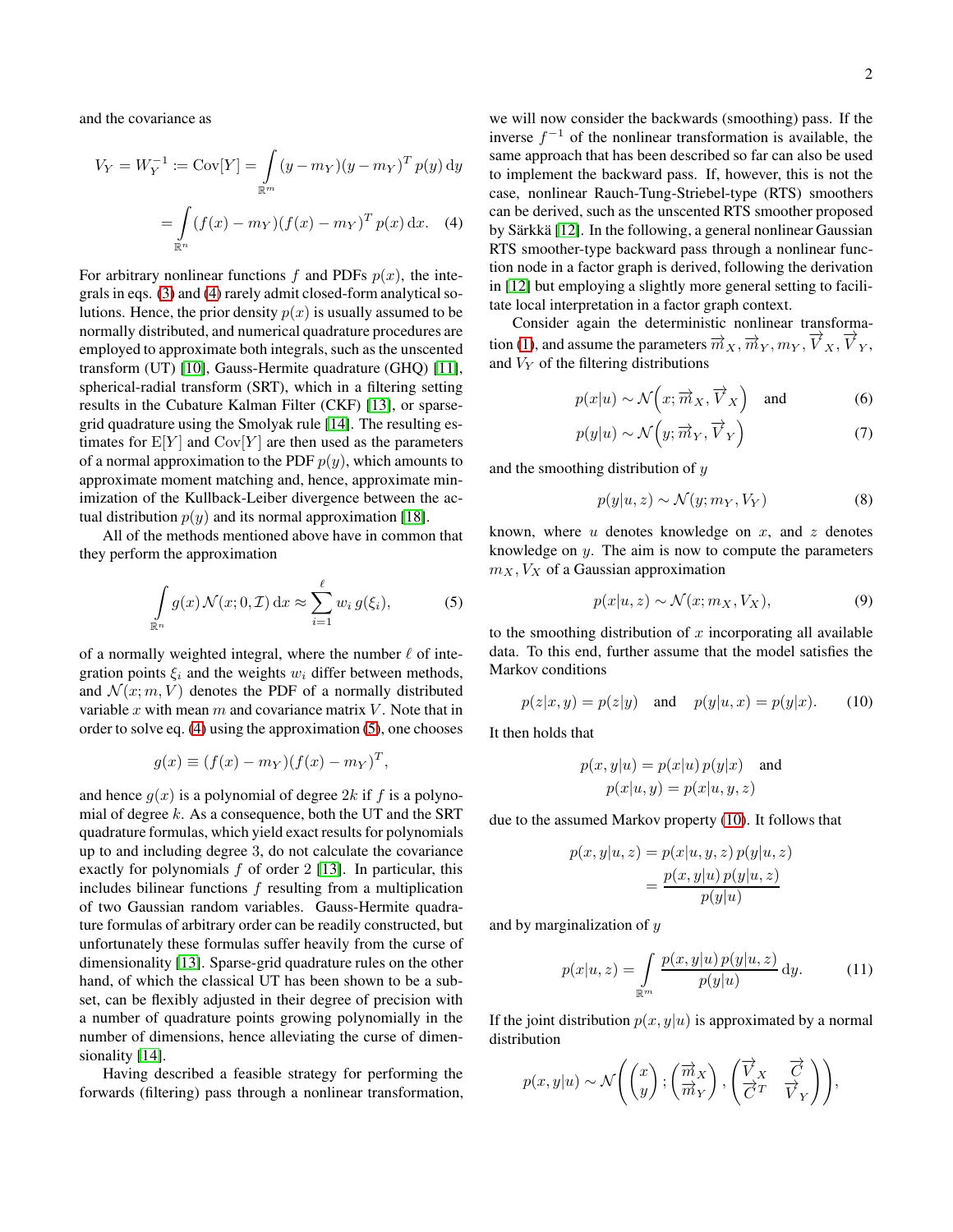

<span id="page-2-1"></span>Fig. 1. One slice of a Forney-style factor graph representing the nonlinear state space model in eq. [\(13\)](#page-2-0). Capital letters indicate the random variables associated with edges.

with suitably chosen covariance matrix  $\overrightarrow{C}$ , the marginalization [\(11\)](#page-1-3) can be evaluated analytically to [\[12\]](#page-4-11)

<span id="page-2-3"></span>
$$
p(x|u, z) \sim \mathcal{N}(x; m_X, V_X)
$$
 (12)

with  $m_X$ ,  $V_X$ ,  $\overrightarrow{D}$ , and  $\overrightarrow{C}$  defined as in eqs. [\(17\)](#page-3-0), [\(18\)](#page-3-1), [\(21\)](#page-3-2) and [\(22\)](#page-3-3) in table [1,](#page-3-4) where  $\overrightarrow{C}$  has been approximated using any of the quadrature methods described previously.

## 3. MESSAGE PASSING ON FACTOR GRAPHS

A factor graph is a graphical representation of a factorization of an arbitrary function. Forney-style factor graphs (FFGs) consist of nodes, which represent factors, and edges connecting these nodes, which represent the variables that each factor depends on [\[4\]](#page-4-3). Inference can be efficiently performed by means of message passing along the edges of the factor graph. Edges are undirected, but arrows are introduced to disambiguate between messages  $\overrightarrow{\mu}$  and  $\overleftarrow{\mu}$  in and against the direction of an edge, respectively. Figure [1](#page-2-1) shows an FFG representation of the PDF of the nonlinear state space model

<span id="page-2-0"></span>
$$
x_i = f(x_{i-1}) + g(u_i) + w_i
$$
  
\n
$$
y_i = h(x_i) + v_i
$$
\n(13)

with deterministic nonlinear functions  $f$ ,  $g$ , and  $h$ , inputs  $u_i$ and process and measurement noise  $w_i \sim \mathcal{N}(0, \sigma_W^2)$  and  $v_i \sim \mathcal{N}(0, \sigma_V^2)$ , respectively. One of the main benefits of the factor graph framework is that it allows for the easy combination of existing algorithms from different fields, such as filtering/smoothing, sparse input estimation, parameter estimation, and control [\[6,](#page-4-5) [8,](#page-4-7) [19,](#page-4-18) [20\]](#page-4-19) to derive powerful new algorithms.

The dashed box in fig. [1](#page-2-1) represents the joint probability  $p(x_i, y_i, x_{i-1}, u_i)$ , or equivalently the conditional distribution

$$
\begin{array}{c|c}\nN_U & X \\
\hline\n\overleftarrow{\mu}_X & f\n\end{array}
$$

<span id="page-2-2"></span>**Fig. 2.** Factor node representing the factor  $\delta(y - f(x))$ .

 $p(x_i, y_i | x_{i-1}, u_i) = \frac{p(x_i, y_i, x_{i-1}, u_i)}{p(x_{i-1}) p(u_i)}$ . Accordingly, for N samples and initial state  $x_0$  this results in the Markov chain

$$
p(y_1, ..., y_N, x_0, ..., x_N | u_1, ..., u_N)
$$
  
=  $p(x_0) \cdot \prod_{i=1}^N p(y_i, x_i | x_{i-1}, u_i)$ 

representing the PDF of the complete sequential model. For linear functions  $f$ ,  $g$ , and  $h$ , well-known algorithms such as Kalman filtering and smoothing can be understood as special cases of the sum-product message passing algorithm on this model [\[4\]](#page-4-3), effectively performing Gaussian message passing. Inspired by the conciseness of [\[4\]](#page-4-3), the aim of the present contribution is to provide tabulated rules for approximate Gaussian message passing through the deterministic nonlinear transformation node depicted in fig. [2,](#page-2-2) representing the factor  $\delta(y-f(x)).$ 

To this end, the approximation methods presented in the previous section may now be formulated as message passing on factor graphs, the rules for which are summarized in table [1.](#page-3-4) To obtain these rules, we identify the forward message  $\overrightarrow{\mu}_X$ with the filtering distribution  $p(x|u)$  and the marginal message  $\mu_X$  used in the backward pass with the smoothing distribution  $p(x|u, z)$ , with the parameters of the Gaussian distribu-tions defined as in eqs. [\(6\)](#page-1-4)-[\(9\)](#page-1-5), and u and z denoting available knowledge on  $x$  and  $y$ , respectively, as before. Eqs. [\(3\)](#page-0-0)-[\(5\)](#page-1-1) then directly yield the update rules [\(15\)](#page-3-5) and [\(16\)](#page-3-6) for the forward pass. Eq. [\(12\)](#page-2-3) yields the update rules [\(17\)](#page-3-0), [\(18\)](#page-3-1) for the backward pass in the  $(m_X, V_X)$  parameterization of the Gaussian messages. This parameterization is, however, not necessarily desirable to use for practical applications since passing backwards through a filtering graph in this parameterization may require multiple matrix inversions for each time slice [\[5\]](#page-4-4). Therefore, we additionally derive message passing rules in the

$$
\tilde{W}_X = (\overrightarrow{V}_X + \overleftarrow{V}_X)^{-1}, \quad \tilde{\xi}_X = \tilde{W}_X(\overrightarrow{m}_X - \overleftarrow{m}_X), \quad (14)
$$

parameterization, which has proven advantageous for efficient realization of the (backwards) smoothing pass on factor graphs such as the one shown in fig. [1](#page-2-1) [\[5\]](#page-4-4). Using the Woodbury for-mula [\[21\]](#page-4-20) and  $V_X = (\overline{W}_X + \overline{W}_X)^{-1}$  [\[4\]](#page-4-3), we obtain

$$
\tilde{W}_X = \overrightarrow{W}_X - \overrightarrow{W}_X V_X \overrightarrow{W}_X \n= \overrightarrow{W}_X - \overrightarrow{W}_X (\overrightarrow{V}_X + \overrightarrow{D}(V_Y - \overrightarrow{V}_Y) \overrightarrow{D}^T) \overrightarrow{W}_X \n= -\overrightarrow{W}_X \overrightarrow{C} \overrightarrow{W}_Y (-\overrightarrow{V}_Y \overrightarrow{W}_Y \overrightarrow{V}_Y) \overrightarrow{W}_Y \overrightarrow{C}^T \overrightarrow{W}_X \n= \overrightarrow{W}_X \overrightarrow{C} \overrightarrow{W}_Y \overrightarrow{C}^T \overrightarrow{W}_X,
$$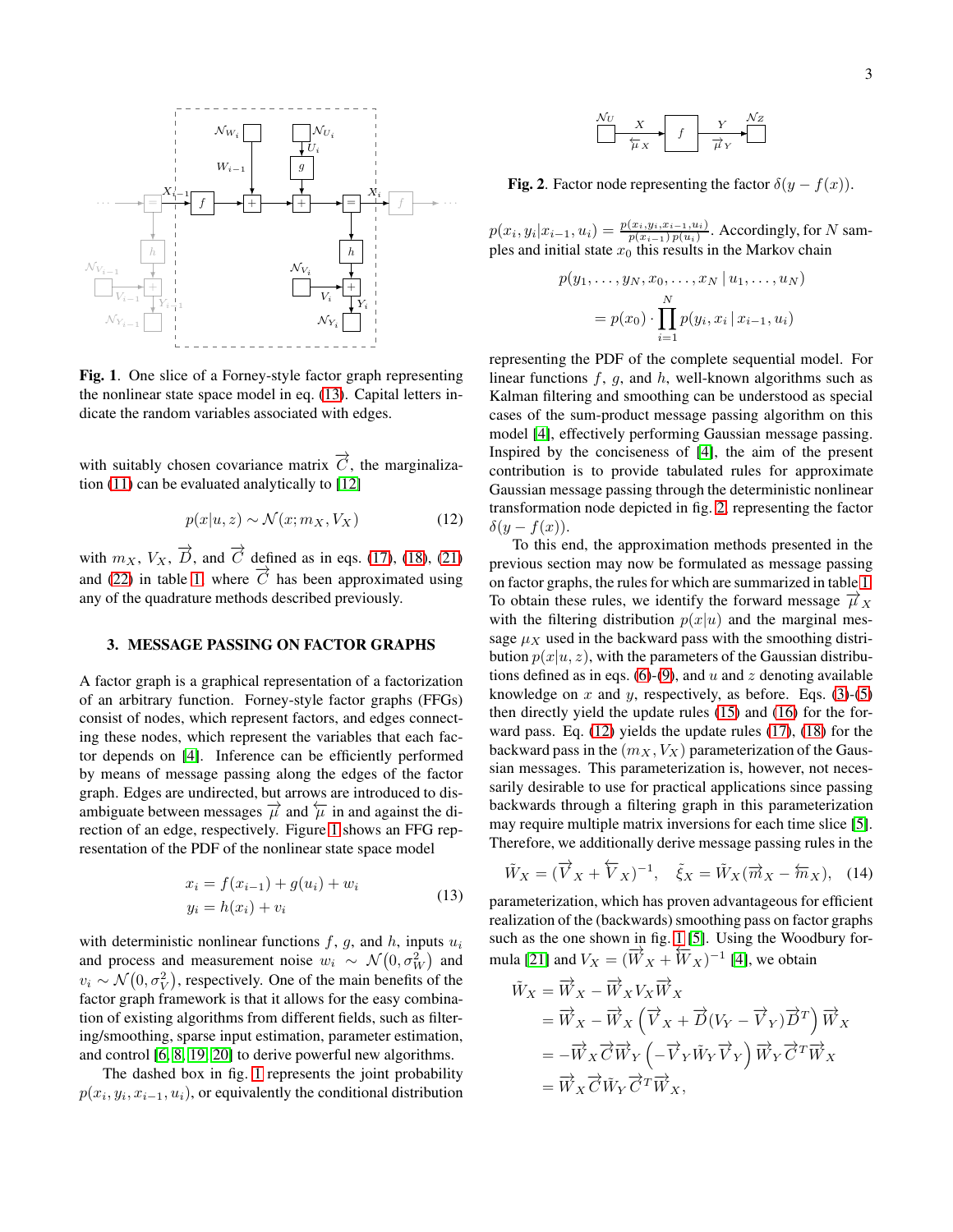corresponding to update rule [\(19\)](#page-3-7). For  $\tilde{\xi}_X$ , using [\[4\]](#page-4-3)

$$
m_X = \overrightarrow{m}_X - \overrightarrow{V}_X \tilde{\xi}_X = \overleftarrow{m}_X + \overleftarrow{V}_X \tilde{\xi}_X,
$$

we obtain

$$
\begin{aligned}\n\tilde{\xi}_X &= \tilde{W}_X \left( \overrightarrow{C} \tilde{\xi}_Y + \overleftarrow{V}_X \tilde{\xi}_X \right) \\
&= \tilde{W}_X \left( \overrightarrow{C} \tilde{\xi}_Y + \left( \tilde{W}_X^{-1} - \overrightarrow{V}_X \right) \tilde{\xi}_X \right) \\
&= \tilde{W}_X \overrightarrow{C} \tilde{\xi}_Y + \tilde{\xi}_X - \tilde{W}_X \overrightarrow{V}_X \tilde{\xi}_X = \overrightarrow{W}_X \overrightarrow{C} \tilde{\xi}_Y\n\end{aligned}
$$

as summarized in update rule [\(20\)](#page-3-8).



*Forward (filtering) pass:* (Using a numerical quadrature procedure with quadrature points  $\xi_i$  and weights  $w_i$ )

$$
\overrightarrow{m}_Y \approx \sum_{i=1}^{\ell} w_i f(\xi_i)
$$
 (15)

$$
\overrightarrow{V}_Y \approx \sum_{i=1}^{\ell} w_i (f(\xi_i) - \overrightarrow{m}_Y) (f(\xi_i) - \overrightarrow{m}_Y)^T
$$
 (16)

*Backward (smoothing) pass:* (Valid under the Markov assumption that there is no path from  $X$  to  $Y$  in the factor graph other than through  $f$ )

$$
m_X = \overrightarrow{m}_X + \overrightarrow{D}(m_Y - \overrightarrow{m}_Y)
$$
 (17)

$$
V_X = \overrightarrow{V}_X + \overrightarrow{D}(V_Y - \overrightarrow{V}_Y)\overrightarrow{D}^T
$$
 (18)

$$
\tilde{W}_X = \overrightarrow{W}_X \overrightarrow{C} \tilde{W}_Y \overrightarrow{C}^T \overrightarrow{W}_X \tag{19}
$$

$$
\tilde{\xi}_X = \overrightarrow{W}_X \overrightarrow{C} \tilde{\xi}_Y
$$
\n(20)

with

$$
\overrightarrow{D} = \overrightarrow{C} \overrightarrow{W}_Y = \overrightarrow{C} \overrightarrow{V}_Y^{-1}
$$
 (21)

$$
\overrightarrow{C} \approx \sum_{i=1}^{\ell} w_i (\xi_i - \overrightarrow{m}_X)(f(\xi_i) - \overrightarrow{m}_Y)^T
$$
 (22)

<span id="page-3-4"></span>Table 1. Approximate Gaussian message passing rules for deterministic nonlinear transformation nodes.

## 4. NONLINEAR FILTERING AND SMOOTHING

The approach described in the previous sections can now be used to describe various new and existing nonlinear filtering and smoothing algorithms by performing forward and backward message passing along factor graphs such as the one shown in fig. [1.](#page-2-1) One instance of the class of algorithms that can be derived from this framework is given by the following nonlinear Modified Bryson-Frazier (MBF) smoother for state space models of the form [\(13\)](#page-2-0) with linear output  $h(x) = Hx$ :

## Nonlinear MBF Smoother:

- 1. Perform forward message passing using equations [\(15\)](#page-3-5) and [\(16\)](#page-3-6), as well as the previously proposed update rules (II.1), (II.2), (V.1), and (V.2) from [\[8\]](#page-4-7).
- 2. Perform backward message passing using equations [\(19\)](#page-3-7) and [\(20\)](#page-3-8) as well as the previously proposed update rules (II.6), (II.7), and either (V.4), (V.6), (V.8) or (V.5), (V.7), (V.9) from [\[8\]](#page-4-7).

<span id="page-3-5"></span>The smoother is adapted from the factor graph formulation of the MBF smoother [\[22\]](#page-4-21) for linear systems provided by Loeliger, Bruderer, Malmber, *et al.* [\[8\]](#page-4-7). It requires just a single matrix inversion for each backward time step and is included here mainly to demonstrate the utility of the presented factor graph representation of nonlinear Gaussian message passing for deriving various nonlinear filters and smoothers. The smoother may be implemented using any kind of numerical quadrature procedure and amounts to standard message passing on a statistically linearized factor graph [\[23\]](#page-4-22).

### 5. CONCLUSION

<span id="page-3-8"></span><span id="page-3-7"></span><span id="page-3-6"></span><span id="page-3-2"></span><span id="page-3-1"></span><span id="page-3-0"></span>In this contribution, local message passing rules for factor graph nodes representing deterministic nonlinear transformations have been derived. For the forward pass, a linearization is performed using any numerical quadrature method,and for the backward pass, general Rauch-Tung-Striebel (RTS)-type update rules have been derived in two different message parameterizations.The resulting message passing rules can be employed in any factor graphand in particular can be used to perform filtering and smoothing on state space models with state transition, input, and measurement nonlinearities. Demonstrating the usefulness of transferring results from classical nonlinear filtering theory to the factor graph framework, the modified Bryson-Frazier (MBF) smoother is easily augmented to incorporate nonlinear state transitions and input nonlinearities, requiring only a single matrix inversion in each time step. In this way, the present contribution adds the capability of handling nonlinear systems to a range of existing algorithms, hence enabling a factor graph description of a whole range of various new and existing algorithms.

# <span id="page-3-3"></span>Acknowledgements

The authors would like to thank Maximilian Pilz for interesting discussions on the subject of this article.